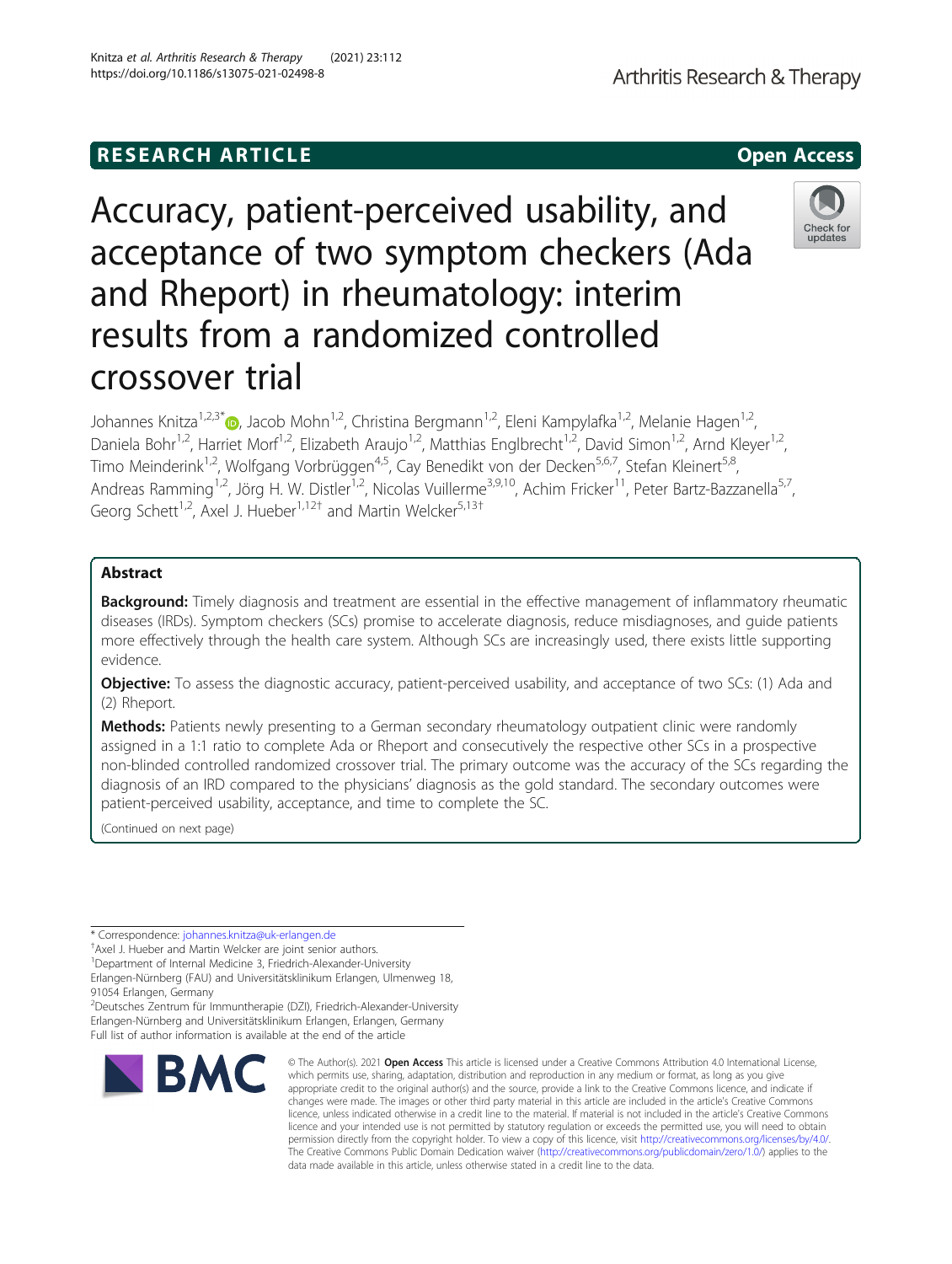### (Continued from previous page)

Results: In this interim analysis, the first 164 patients who completed the study were analyzed. 32.9% (54/164) of the study subjects were diagnosed with an IRD. Rheport showed a sensitivity of 53.7% and a specificity of 51.8% for IRDs. Ada's top 1 (D1) and top 5 disease suggestions (D5) showed a sensitivity of 42.6% and 53.7% and a specificity of 63.6% and 54.5% concerning IRDs, respectively. The correct diagnosis of the IRD patients was within the Ada D1 and D5 suggestions in 16.7% (9/54) and 25.9% (14/54), respectively. The median System Usability Scale (SUS) score of Ada and Rheport was 75.0/100 and 77.5/100, respectively. The median completion time for both Ada and Rheport was 7.0 and 8.5 min, respectively. Sixty-four percent and 67.1% would recommend using Ada and Rheport to friends and other patients, respectively.

**Conclusions:** While SCs are well accepted among patients, their diagnostic accuracy is limited to date.

Trial registration: DRKS.de, [DRKS00017642](https://www.drks.de/drks_web/navigate.do?navigationId=trial.HTML&TRIAL_ID=DRKS00017642). Registered on 23 July 2019

Keywords: Symptom checker, Diagnosis, eHealth, Accuracy, Apps, Usability, Acceptability, Rheumatology

#### Introduction

The European League Again Rheumatism (EULAR) recommendations support that patients with arthritis should be seen as early as possible, ideally during 6 weeks after symptom onset  $[1]$  $[1]$ , since an early start of the treatment significantly improves patient outcomes [[2\]](#page-6-0). Various strategies have been identified [[3,](#page-6-0) [4](#page-6-0)] to implement these recommendations; however, the diagnostic delay seems to increase despite such strategies [[5,](#page-6-0) [6\]](#page-6-0).

Symptom checkers (SCs) could improve this situation. SCs are patient-centered diagnostic decision support systems (DDSS) that are designed to offer a scalable, objective, cost-effective, personalized triage strategy. Based on such a triage strategy, SCs should help to receive a more appropriate appointment, for the right patient, at the right time, thus empowering patients. It is known that patients with rheumatic and musculoskeletal diseases (RMD) are highly motivated to use SCs and other medical apps [\[7\]](#page-6-0). Thus, SCs like the artificial intelligencedriven Ada have been used to complete more than 15 million health assessments in 130 countries [[8\]](#page-6-0).

To ensure the safety and efficacy of such apps, EULAR recently published guidelines [\[9](#page-6-0)] that state "self-management apps should be up to date, scientifically justifiable, user-acceptable, and evidence-based where applicable," and validation should include people with RMDs.

Therefore, the aim of this study was to create realworld-based evidence by evaluating the diagnostic accuracy, usability, acceptance, and completion time of two free, publicly available SCs, Ada ([www.ada.com](http://www.ada.com)) and Rheport ([www.rheport.de\)](http://www.rheport.de).

#### Methods

#### Study design

We present interim results of a randomized controlled crossover multicenter study, conducted at three centers in Germany. The study was approved by the ethics committee of the Medical Faculty of the University of Erlangen-Nürnberg, Germany (106\_19 Bc), reported to

the German Clinical Trials Register (DRKS) (DRKS00017642) and conducted in compliance with the Declaration of Helsinki. All patients provided written informed consent before participating. Patients were randomized 1:1 to group 1 (completing Ada first, continuing with Rheport) or group 2 (completing Rheport first, continuing with Ada) by computer-generated block randomization whereas each block contains  $n =$ 100 patients. SCs were completed before the regular appointment. Assisting personnel was present to help with SC completion if necessary.

#### Study patients

Adult patients newly presenting to the first (University Hospital Erlangen, Germany) of three recruiting rheumatology outpatient clinics with musculoskeletal symptoms and unknown diagnosis were included in this cross-sectional study. Patients with a known diagnosis and patients unwilling or unable to comply with the protocol were excluded from the study. Besides the apprelated data outlined below, demographic variables, symptom duration, swollen and tender joint count, DAS28 score, ESR, CRP, anti-CCP antibody and rheumatoid factor status, and clinical diagnosis using established classification criteria were recorded. This interim analysis is based on patient data from rheumatology outpatient clinics recorded starting in September 2019 up to February 2020.

#### Description of the symptom checkers

Ada is a Conformité Européenne (CE)-certified medical app that is freely available in multiple languages and was used to complete more than 15 million health assessments in 130 countries  $[8]$  $[8]$ . The artificial intelligencedriven chatbot app first asks for basic health information (e.g., sex, smoking status) and then asks for the current leading symptoms. The questions (Fig. [1](#page-2-0)) are dynamically chosen, and the total number varies depending on the previous answers given. Ada then provides a top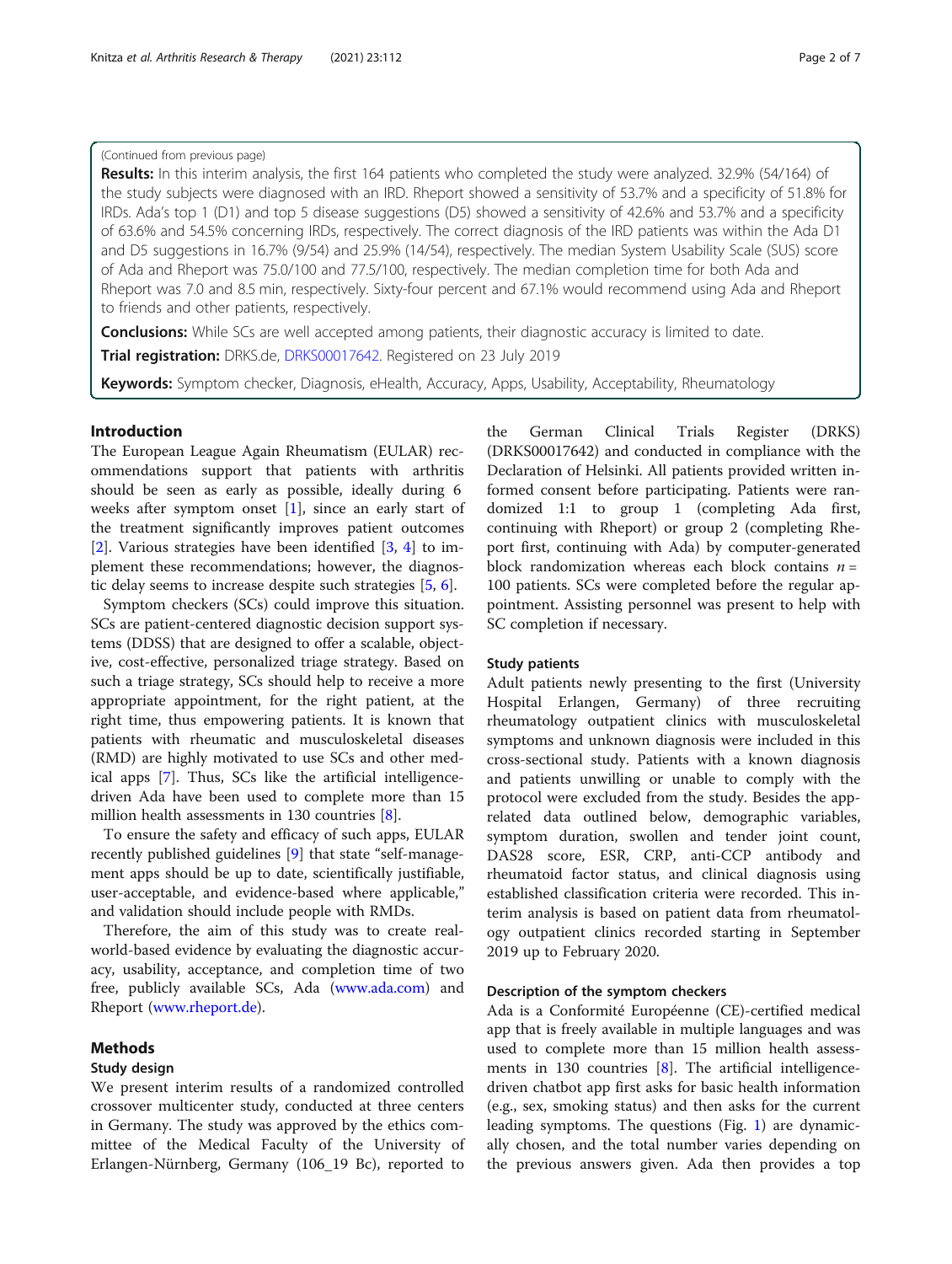<span id="page-2-0"></span>

(D1) and up to 5 concrete disease suggestions (D5), their probability and urgency advice. The app is based on constantly updated research findings and is not limited to RMDs.

Rheport is a rheumatology-specific online platform that uses a fixed patient questionnaire (Fig. 1) including basic health information and rheumatology-specific questions, developed by rheumatologists. A background algorithm calculates the probability of an IRD based on a weighted sum score of the questionnaire answers. A sum score  $\geq 1.0$  was determined to be the threshold for an IRD. The system is already used in clinical routine to triage appointments of new patients per IRD probability. About 3000 appointments have been organized to date [[4\]](#page-6-0). For this study, an app-based version of the software has been used. Both SCs were tested using three iOSbased tablets.

#### Primary outcome

The primary outcome was the diagnostic accuracy regarding the sensitivity and specificity of Ada and Rheport concerning the diagnosis of IRD. The results of the SCs were recorded and compared to the gold standard, i.e., the final physicians' diagnosis; reported on the

discharge summary report; and adjudicated by the head of the local rheumatology department.

#### Secondary outcomes

SC completion time and patient-perceived usability were secondary outcomes of this study. SC completion time was measured by supervising local study personnel. Patients completed a survey evaluating the SC usability using the System Usability Scale (SUS) [[10](#page-6-0)]. It consists of 10 statements with 5-point Likert scales ranging from strongly agree to strongly disagree, resulting in a maximum score of 100. Finally, patients were asked if they would recommend the two SCs to friends and other patients.

#### Statistical analysis

We performed an interim analysis of the first 164 patients who completed the study. The analysis consisted of (i) a descriptive sample characterization stratified by randomization arm, (ii) an assessment of Ada's and Rheport's diagnostic accuracy, and (iii) a descriptive evaluation of the secondary outcome measures specified above for the total sample. Descriptive characteristics for each randomization arm are presented as median (Mdn) and interquartile range (IQR) for interval data and as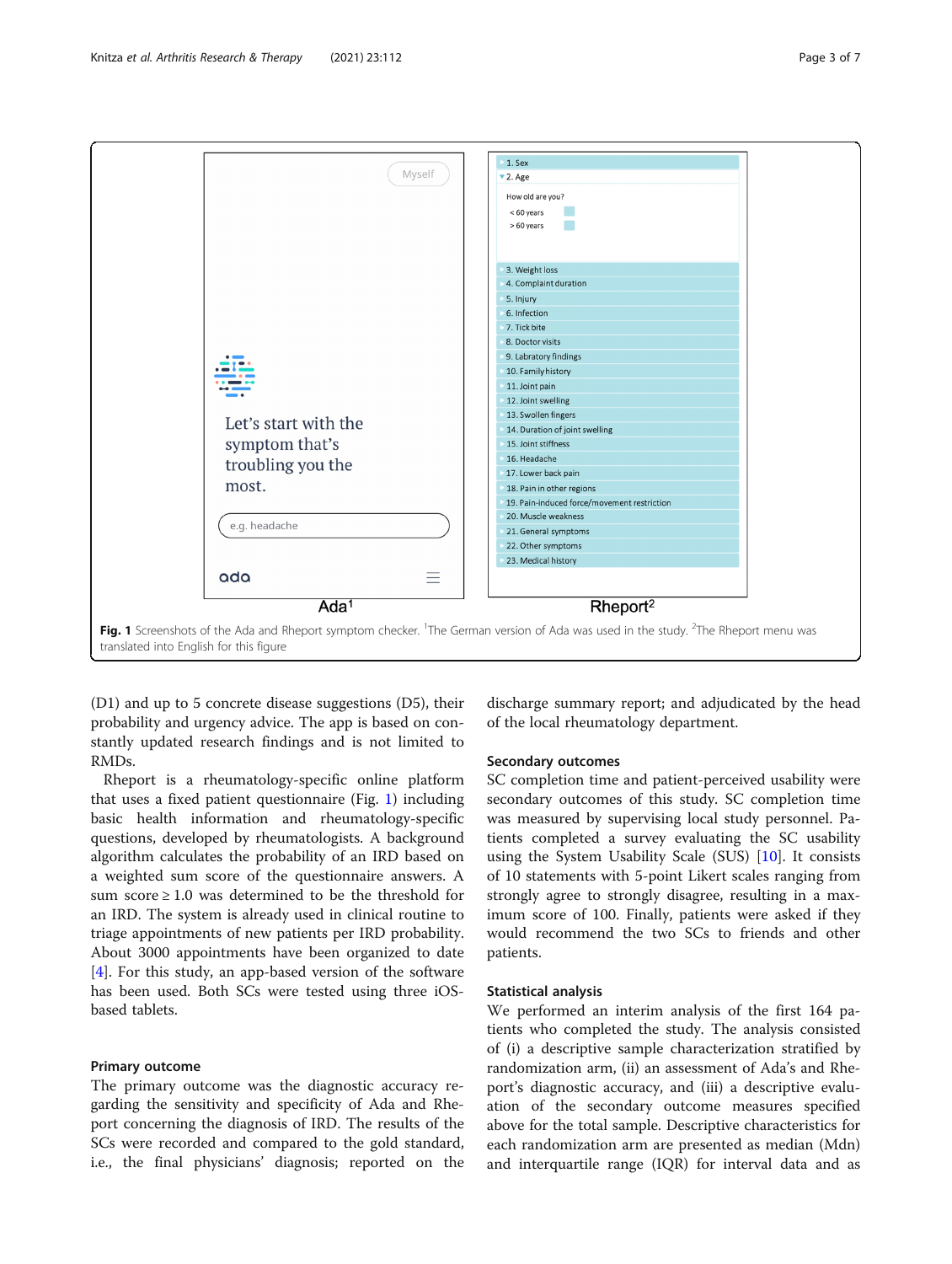absolute  $(n)$  and relative frequency (percent) for nominal data. Comparability of demographic and IRD-related characteristics between the randomization groups was assessed by the Wilcoxon rank-sum tests and  $\chi^2$  tests. Diagnostic accuracy was evaluated referring to sensitivity, specificity, negative predictive value (NPV), positive predictive value (PPV), and overall accuracy. The comparability of the secondary outcomes was evaluated by the Wilcoxon signed-rank tests whereas descriptive information is presented as Mdn (IQR). The significance level for inferential tests was set at  $p \le 0.05$ . The software used for the statistical analysis was R (version 3.6.3) and RStudio (version 1.2.5033), respectively.

#### Sample size determination

A minimum sample size of  $n = 122$  patients was calculated, based on the following assumptions: (1) prevalence, defined as the proportion of subjects who, after presenting to the rheumatologist, are diagnosed with an inflammatory rheumatic disease of  $40\%$  [[11\]](#page-6-0); (2) average diagnostic accuracy of previous applications for diagnosis using the 3 most likely diagnoses of 50% [\[12](#page-6-0)]; (3) desired accuracy of diagnosis using Ada or Rheport in terms of sensitivity and specificity of 70%; (4) type 1 error: discrete value according to Bujang and Adnan [[13\]](#page-6-0) of 4.4%; (5) type 2 error: discrete value according to Bujang and Adnan [[13](#page-6-0)] of 19% and test strength (power) corresponding to 81%.

#### Results

## Participants

A total of 211 consecutive patients were approached, 167 agreed to participate, and 164 patients were included in the interim analysis presented (Fig. 2). 32.9%



(54/164) of the presenting patients were diagnosed with an IRD based on the physicians' judgment. The classified diagnosis and demographic characteristics are summarized in Tables 1 and [2](#page-4-0), respectively.

#### Primary outcome

Rheport showed a sensitivity of 53.7% (29/54) and a specificity of  $51.8\%$  ( $57/110$ ). Ada's D1 and D5 suggestions showed a sensitivity of 42.6% (23/54) and 53.7% (29/54) and a specificity of 63.6% (70/110) and 54.5% (60/110) concerning IRD, respectively. The diagnostic accuracy in the two randomization arms seemed to be similar regarding the individual characteristics of diagnostic accuracy. Further details on the SCs' diagnostic accuracy can be taken from Table [3.](#page-5-0) The correct diagnosis of the IRD patients was within Ada's D1 and D5 suggestions in 16.7% (9/54) and 25.9% (14/54), respectively. The 14 correct ADA D5 disease suggestions encompassed the following diagnosis: 5 PsA, 4 SpA, 3 RA, 2 PMR, and one connective tissue disease (systemic sclerosis) cases.

#### Secondary outcomes

The median completion time for Ada and Rheport was 7.0 min (IQR 5.8–9.0) and 8.5 (IQR 8.0–10.0), respectively. On a scale of 0 (worst) to 100 (best), the median SUS of Ada and Rheport was 75.0 (IQR 62.5–85.0) and 77.5 (IQR 62.5–87.5), respectively. Completion time and usability (SUS scores) were not different between the two groups. Sixty-four percent and 67.1% would recommend using Ada and Rheport to friends and other patients, respectively.

#### Table 1 Diagnostic categories

| Inflammatory                        |           |
|-------------------------------------|-----------|
| Psoriatic arthritis, % (M)          | 7.9(13)   |
| Axial spondyloarthritis, % (M)      | 4.9(8)    |
| Connective tissue disease, % (M)    | 4.9(8)    |
| Undifferentiated arthritis, % (M)   | 3.7(6)    |
| Rheumatoid arthritis, % (M)         | 3.0(5)    |
| Vasculitis, % (M)                   | 2.4(4)    |
| Peripheral spondyloarthritis, % (M) | 1.2(2)    |
| Crystal arthropathies, % (M)        | 1.2(2)    |
| Polymyalgia rheumatica, % (M)       | 1.8(3)    |
| Other inflammatory RMDs, % (M)      | 1.8(3)    |
| Non-inflammatory                    |           |
| Other non-inflammatory, % (N)       | 48.2 (79) |
| Osteoarthritis, % (M)               | 15.2(25)  |
| Fibromyalgia, % (M)                 | 3.7(6)    |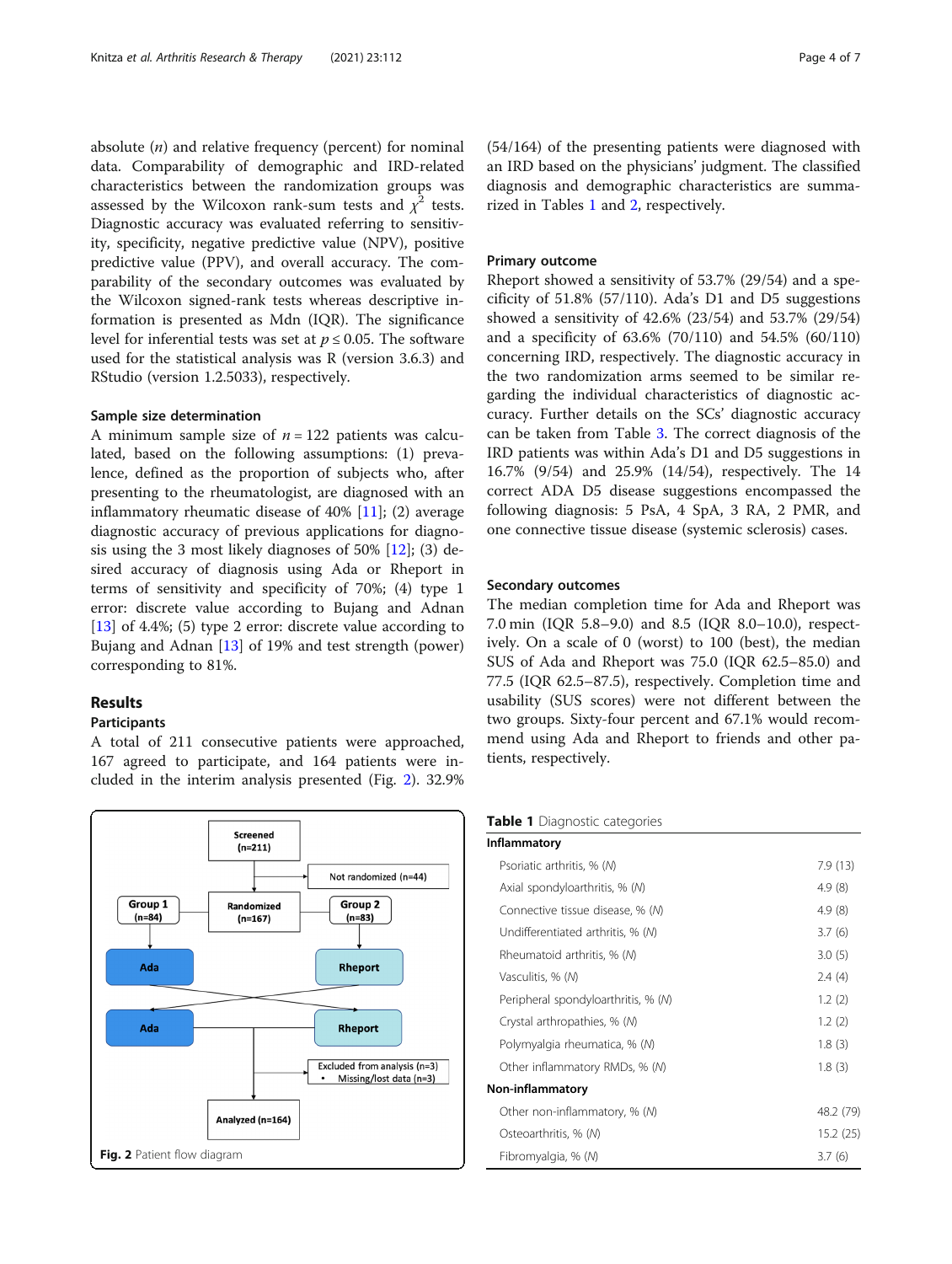#### <span id="page-4-0"></span>Table 2 Demographic and health characteristics

|                            |              | Total sample     |                |                |  |
|----------------------------|--------------|------------------|----------------|----------------|--|
|                            | N            | Mdn              | <b>IQR 25%</b> | IQR 75%        |  |
| Age (years)                | 164          | 51.0             | 38.8           | 61.0           |  |
| Tender joint count 28 (N)  | 163          | 0.0              | 0.0            | 1.0            |  |
| Swollen joint count 28 (N) | 163          | 0.0              | 0.0            | 0.0            |  |
| VAS patient global (mm)    | 164          | 50.0             | 30.0           | 62.5           |  |
| $ESR$ (mm/h)               | 144          | 9.0              | 5.0            | 18.0           |  |
| $CRP$ (mg/L)               | 159          | 5.0              | 5.0            | 6.0            |  |
| DAS28 (CRP)                | 143          | 2.4              | 1.7            | 3.1            |  |
|                            | n            |                  | %              |                |  |
| Female                     | 113          |                  | 68.9           |                |  |
| RF (positive)              |              | 23/153           |                | 15.0           |  |
| ACPA (positive)            | 7/142        |                  | 4.9            |                |  |
|                            | IRD patients |                  |                |                |  |
|                            | Ν            | Mdn              | <b>IQR 25%</b> | <b>IQR 75%</b> |  |
| Age (years)                | 54           | 54.0             | 38.2           | 67.8           |  |
| Tender joint count 28 (N)  | 53           | 0.0              | 0.0            | 2.0            |  |
| Swollen joint count 28 (N) | 53           | 0.0              | 0.0            | 1.0            |  |
| VAS patient global (mm)    | 54           | 30.0             | 70.0           | 62.5           |  |
| ESR (mm/h)                 | 43           | 17.0             | 6.5            | 38.0           |  |
| CRP (mg/L)                 | 51           | 5.0              | 5.0            | 11.0           |  |
| DAS28 (CRP)                | 42           | 3.1              | 2.4            | 4.3            |  |
|                            | n            |                  | %              |                |  |
| Female                     | 30/54        |                  |                | 55.6           |  |
| RF (positive)              | 12/50        |                  | 24.0           |                |  |
| ACPA (positive)            | 4/50         |                  | 8.0            |                |  |
|                            |              | Non-IRD patients |                |                |  |
|                            | Ν            | Mdn              | <b>IQR 25%</b> | IQR 75%        |  |
| Age (years)                | 110          | 50.0             | 39.0           | 58.0           |  |
| Tender joint count 28 (N)  | 110          | 0.0              | 0.0            | 0.0            |  |
| Swollen joint count 28 (M) | 110          | 0.0              | 0.0            | 0.0            |  |
| VAS patient global (mm)    | 110          | 50.0             | 20.0           | 60.0           |  |
| ESR (mm/h)                 | 101          | 8.0              | 4.0            | 12.0           |  |
| CRP (mg/L)                 | 108          | 5.0              | 5.0            | 5.0            |  |
| DAS28 (CRP)                | 101          | 2.2              | 1.7            | 2.7            |  |
|                            | n            |                  | %              |                |  |
| Female                     | 83/110       |                  | 75.5           |                |  |
| RF (positive)              | 11/103       |                  | 10.7           |                |  |
| ACPA (positive)            | 3/92         |                  | 3.3            |                |  |

Annotation: Mdn, median; IQR 25%, interquartile range (25% bound); IQR 75%, interquartile range (75% bound)

# **Discussion**

This prospective real-world study highlights the currently limited diagnostic accuracy of SCs, such as Ada and Rheport with respect to IRDs. Their overall sensitivity and specificity for IRDs are moderate. SCs offer patients on-demand medical support independent of time and place. An automated SC-based triage, as offered by Rheport, may allow objective, scalable, and transparent decisions. By automating triage decisions, SCs could additionally save money [\[12,](#page-6-0) [14](#page-6-0)] and accelerate the time to correct diagnosis  $[15]$ , however may also lead to over-diagnosis and over-treatment [[16](#page-6-0)].

Despite increasing patient usage [[8](#page-6-0)], evidence supporting SC effectiveness is limited to date [[12](#page-6-0), [17](#page-6-0)]. The results of this study are in line with previous SC analyses [[12,](#page-6-0) [17,](#page-6-0) [18\]](#page-6-0). Research supported by Ada Health GmbH shows that Ada had the highest top 3 suggestion diagnostic accuracy (70.5%) compared to other SCs [\[19](#page-6-0)], and the correct condition was among the first three results in 83% in an Australian assessment study [\[20\]](#page-6-0). Similarly to our results, the majority of patients would recommend Ada (85.3%) to friends or relatives [[21\]](#page-6-0).

The first rheumatology-specific SC study with 34 patients [\[18](#page-6-0)] showed that only 4 out of 21 patients with inflammatory arthritis were given the first diagnosis of RA or PsA. Proft et al. recently showed that a physicianbased referral strategy was more effective than an online self-referral tool for early recognition of axial spondyloarthritis [[22\]](#page-6-0). Nevertheless, these authors recommend using online self-referral tools in addition to traditional referral strategies, as the proportion of axial spondyloarthritis among self-referred patients (19.4%) was clearly higher than the assumed 5% prevalence in patients with chronic back pain. Regarding the current referral sensitivity of 32.9%, complementary SC integration might indeed be part of modern rheumatology.

The diagnostic accuracy of rheumatologists is high based on the comprehensive use of information from patients' history, symptoms, and also data from laboratory tests and imaging  $[23]$  $[23]$ . Therefore, the current comparison of the physicians' final diagnosis and SC-suggested diagnosis should be interpreted carefully, as the SC diagnosis is based on substantially less data. Furthermore, patients could discuss SC results with their rheumatologists, possibly influencing the rheumatologist's diagnosis. The sequential usage of both SCs represents a possible bias, as patients might be influenced by the usage of the first SC. However, we could not observe any significant differences related to SC order. The slightly better performance of Ada should be interpreted carefully. In contrast to Rheport, Ada is supported by artificial intelligence and does not use a fixed questionnaire. Ada covers a great variety of different conditions [[19\]](#page-6-0) and is not limited to IRDs, whereas Rheport is exclusively meant for the triage of new suspected IRD patients. The study setting was deliberately chosen risk-adverse, so the use of the SCs did not have any clinical implications. Symptom checkers are however designed to be used in community settings, where the probability that a patient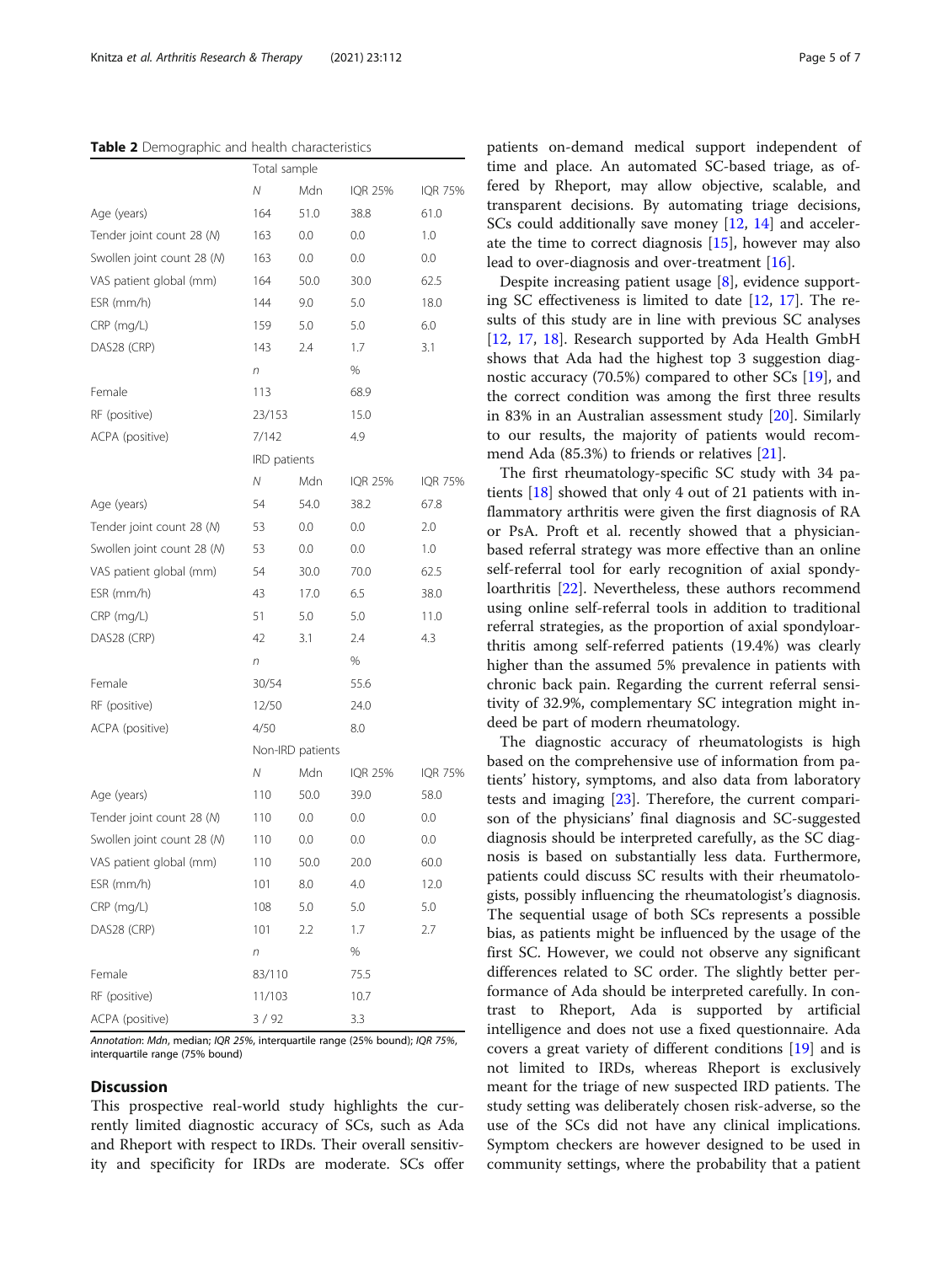<span id="page-5-0"></span>Table 3 Sensitivity, specificity, PPV, NPV, and overall accuracy of Ada and Rheport for the diagnosis of inflammatory rheumatic diseases including 95% confidence intervals

|                                    | Characteristic  | Symptom checker     |                     |                  |
|------------------------------------|-----------------|---------------------|---------------------|------------------|
|                                    |                 | Rheport             | Ada D1              | Ada D5           |
| <b>Total sample</b> $(n = 164)$    | Sensitivity (%) | 53.7 (39.7–67.2)    | 42.6 (29.5 - 56.7)  | 53.7 (39.7-67.2) |
|                                    | Specificity (%) | $51.8(42.1 - 61.4)$ | 63.6 (53.9 - 72.4)  | 54.5 (44.8-64.0) |
|                                    | PPV (%)         | 35.4 (25.3-46.8)    | 36.5 (25.0-49.6)    | 36.7 (26.4-48.4) |
|                                    | NPV (%)         | 69.5 (58.2-78.9)    | 69.3 (59.2-77.9)    | 70.6 (59.6-79.7) |
|                                    | Accuracy (%)    | 52.4 (44.5-60.2)    | 56.7 (48.8-64.3)    | 54.3 (46.3-62.0) |
| <b>Ada first</b> $(n = 164)$       | Sensitivity (%) | 56.0 (35.3-75.0)    | 40.0 (21.8-61.1)    | 60.0 (38.9-78.2) |
|                                    | Specificity (%) | 52.6 (39.1-65.8)    | $61.4(47.6 - 73.7)$ | 54.4 (40.8-67.4) |
|                                    | PPV (%)         | 34.1 (20.6-50.7)    | 31.2 (16.7-50.1)    | 36.6 (22.6–53.1) |
|                                    | NPV (%)         | 73.2 (56.8-85.2)    | 70.0 (55.2-81.7)    | 75.6 (59.4-87.1) |
|                                    | Accuracy (%)    | 53.7 (42.4–64.6)    | 54.9 (43.5 - 65.8)  | 56.1 (44.7-66.9) |
| <b>Rheport first</b> ( $n = 164$ ) | Sensitivity (%) | 51.7 (32.9 - 70.1)  | 44.8 (27.0-64.0)    | 48.3 (29.9-67.1) |
|                                    | Specificity (%) | 50.9 (37.0-64.7)    | 66.0 (51.6 - 78.1)  | 54.7 (40.6-68.2) |
|                                    | PPV (%)         | 36.6 (22.6–53.1)    | $41.9(25.1 - 60.7)$ | 36.8 (22.3-54.0) |
|                                    | NPV (%)         | 65.9 (49.3-79.4)    | 68.6 (54.0-80.5)    | 65.9 (50.0-79.1) |
|                                    | Accuracy (%)    | 51.2 (40.0-62.3)    | 58.5 (47.1-69.1)    | 52.4 (41.2-63.5) |

Ada D1, using Ada top suggestion only; Ada D5, using all suggestions provided by Ada; PPV, positive predictive value; NPV, negative predictive value

will have an IRD is much lower than in a rheumatology clinic and no help for SC completion is available. Furthermore, the exact SC diagnosis might be less important than the SC advice on when to see a doctor, especially in emergency situations. Our study setting caused a much higher a priori chance of having an IRD, as patients were already "screened" by referring physicians. The high proportion of PsA and AxSpA patients is likely attributed to a strong local cooperation with the orthopedic and dermatology department. Additional data from the other two centers will hopefully contribute to balancing results. We did not measure how often help from assisting personnel was necessary for SC completion.

To the best of our knowledge, this is the first prospective, real-world, multicenter study evaluating two currently used SCs in rheumatology. Our results may provide some help to guide and inform patients, treating health care professionals (HCPs) but also other stakeholders in health care. In conclusion, while SCs are wellaccepted by patients their diagnostic accuracy is limited. Constant improvement of algorithms might foster the future potential of SCs to improve patient care.

#### Abbreviations

DDSS: Diagnostic decision support system; EULAR: European League Again Rheumatism; IRD: Inflammatory rheumatic disease; RMD: Rheumatic and musculoskeletal diseases; SC: Symptom checker; SUS: System Usability Scale

#### Acknowledgements

The present work was performed to fulfill the requirements for obtaining the degree "Dr. med." for J. Mohn and is part of the PhD thesis of the first author

JK (AGEIS, Université Grenoble Alpes, Grenoble, France). We thank Franziska Fuchs for her help recruiting the patients.

#### Authors' contributions

JK, JM, AJH, WV, PB, and MW were involved in the design of the study. JK, JM, CB, EK, MH, DB, HM, EA, MW, AF, DS, AK, AR, and JD were involved in the data collection. ME and JK did the statistical analysis. Analyses were carried out by JK, JM, AJH, ME, CD, TM, NV, and SK. The manuscript was written by JK, JM, GS, NV, and AK. Further comments and significant input were obtained from all coauthors who also oversaw the planning and development of the project. All authors gave final approval of the version to be published.

#### Funding

This study was supported by Novartis Pharma GmbH, Nürnberg, Germany (grant number: 33419272). Open Access funding enabled and organized by Projekt DEAL.

#### Availability of data and materials

Data are available on reasonable request from the corresponding author on reasonable request.

#### Declarations

#### Ethics approval and consent to participate

The study was approved by the ethics committee of the Medical Faculty of the University of Erlangen-Nürnberg, Germany (106\_19 Bc), and reported to the German Clinical Trials Register (DRKS) (DRKS00017642).

#### Consent for publication

Not applicable.

#### Competing interests

JK has received research support from Novartis Pharma GmbH. Qinum and RheumaDatenRhePort developed and hold rights for Rheport. WV, CD, SK, PB, and MW are members of RheumaDatenRhePort. AF, WV, CD, and PB were involved in the development of Rheport. JK is a member of the scientific board of RheumaDatenRhePort.